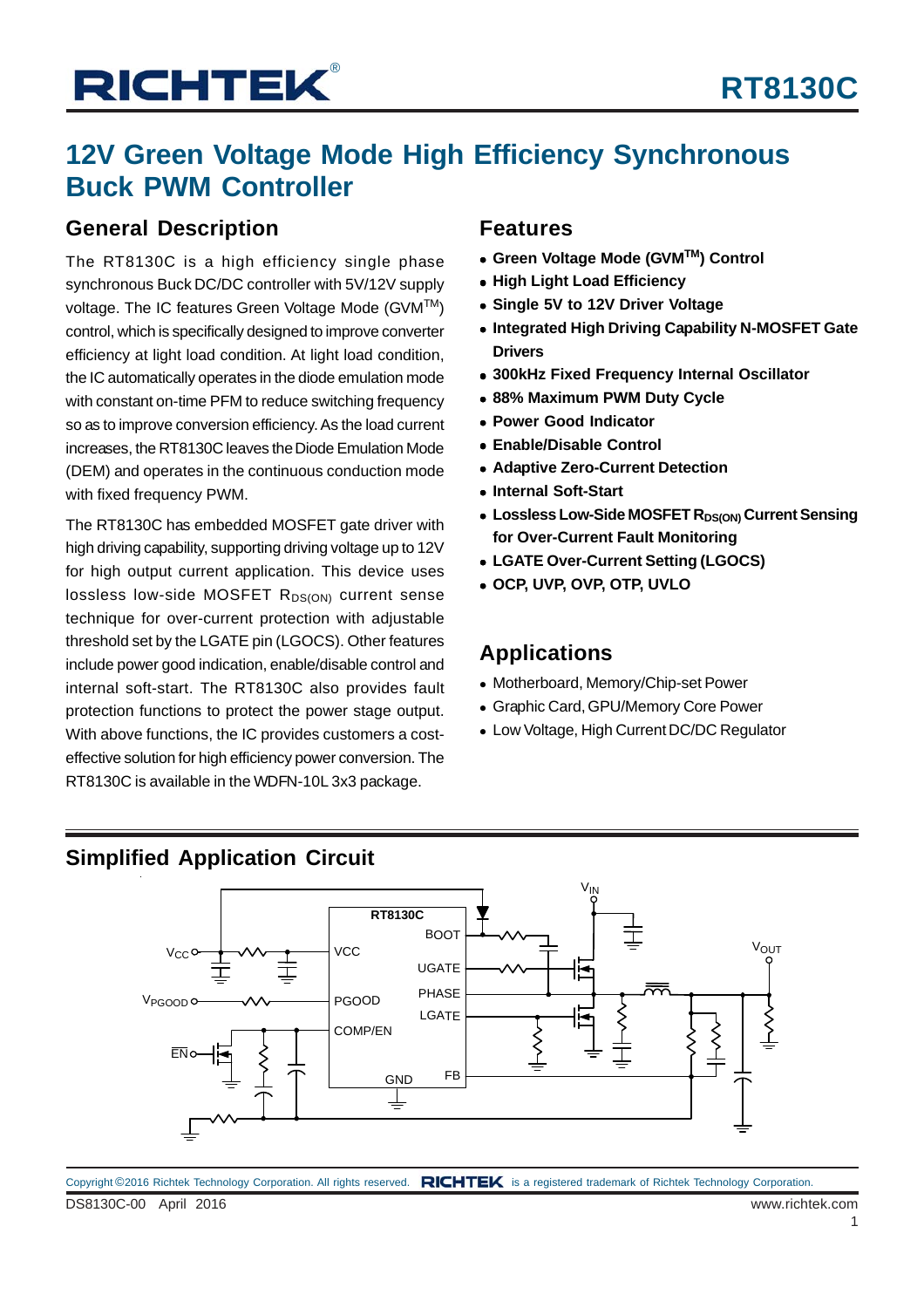

### **Ordering Information**

RT8130C<sub>D</sub>

Package Type QW : WDFN-10L 3x3 (W-Type)

-Lead Plating System

G : Green (Halogen Free and Pb Free)

Note :

Richtek products are :

- RoHS compliant and compatible with the current require ments of IPC/JEDEC J-STD-020.
- Suitable for use in SnPb or Pb-free soldering processes.

### **Pin Configurations**



WDFN-10L 3x3

### **Marking Information**



KC= : Product Code YMDNN : Date Code

### **Functional Pin Description**

| Pin No.                | <b>Pin Name</b> | <b>Pin Function</b>                                                                                                                                                                                                                                                                                      |  |  |
|------------------------|-----------------|----------------------------------------------------------------------------------------------------------------------------------------------------------------------------------------------------------------------------------------------------------------------------------------------------------|--|--|
| 1                      | <b>BOOT</b>     | Bootstrap Supply for High-Side Gate Driver. Connect this pin to a power source<br>$V_{CC}$ through a bootstrap diode, and connect a $0.1\mu$ F or greater ceramic<br>capacitor from this pin to the PHASE pin to supply the power for high-side gate<br>driver.                                          |  |  |
| $\overline{2}$         | <b>PHASE</b>    | Switch Node. Connect this pin to the switching node of Buck converter. This pin<br>is also the floating drive return of the high-side MOSFET gate driver. The PHASE<br>voltage is sensed for zero current detection and over-current protection when<br>low-side MOSFET is on.                           |  |  |
| 3                      | <b>UGATE</b>    | High-Side MOSFET Gate Driver Output. Connect this pin to the Gate of high-<br>side MOSFET for floating drive.                                                                                                                                                                                            |  |  |
| 4                      | <b>LGATE</b>    | Low-Side MOSFET Gate Driver Output. Connect this pin to the Gate of low-side<br>MOSFET. This pin is also used for Over-Current Protection (OCP) threshold<br>setting. Connect a resistor (ROCSET) from this pin to the GND pin to set the OCP<br>threshold.                                              |  |  |
| 5,<br>11 (Exposed Pad) | <b>GND</b>      | Ground. The exposed pad must be soldered to a large PCB and connected to<br>GND for maximum power dissipation.                                                                                                                                                                                           |  |  |
| 6                      | <b>VCC</b>      | Supply Voltage Input. It is recommended to connect a $1\mu$ F or greater ceramic<br>capacitor from this pin to the GND pin. VCC also powers the low-side gate driver.                                                                                                                                    |  |  |
| $\overline{7}$         | <b>COMP/EN</b>  | Compensation Node. Connect R-C network between this pin and the FB pin for<br>PWM control loop compensation. This pin is also used for enable/disable control.<br>Connect a small signal MOSFET to this pin to implement enable/disable control.                                                         |  |  |
| 8                      | <b>FB</b>       | Feedback Voltage Input. This pin is used for output voltage feedback input and<br>it is also monitored for power good indication, over-voltage and under-voltage<br>protections. Connect this pin to the converter output through voltage divider<br>resistors for output voltage regulation.            |  |  |
| 9                      | <b>NC</b>       | No Internal Connection.                                                                                                                                                                                                                                                                                  |  |  |
| 10                     | <b>PGOOD</b>    | Power Good Indicator Output. This pin provides an open-drain output. Connect<br>this pin to a voltage source through a pull-up resistor. The PGOOD voltage goes<br>high to indicate the output voltage is in regulation. This pin can be left open if the<br>power good indication function is not used. |  |  |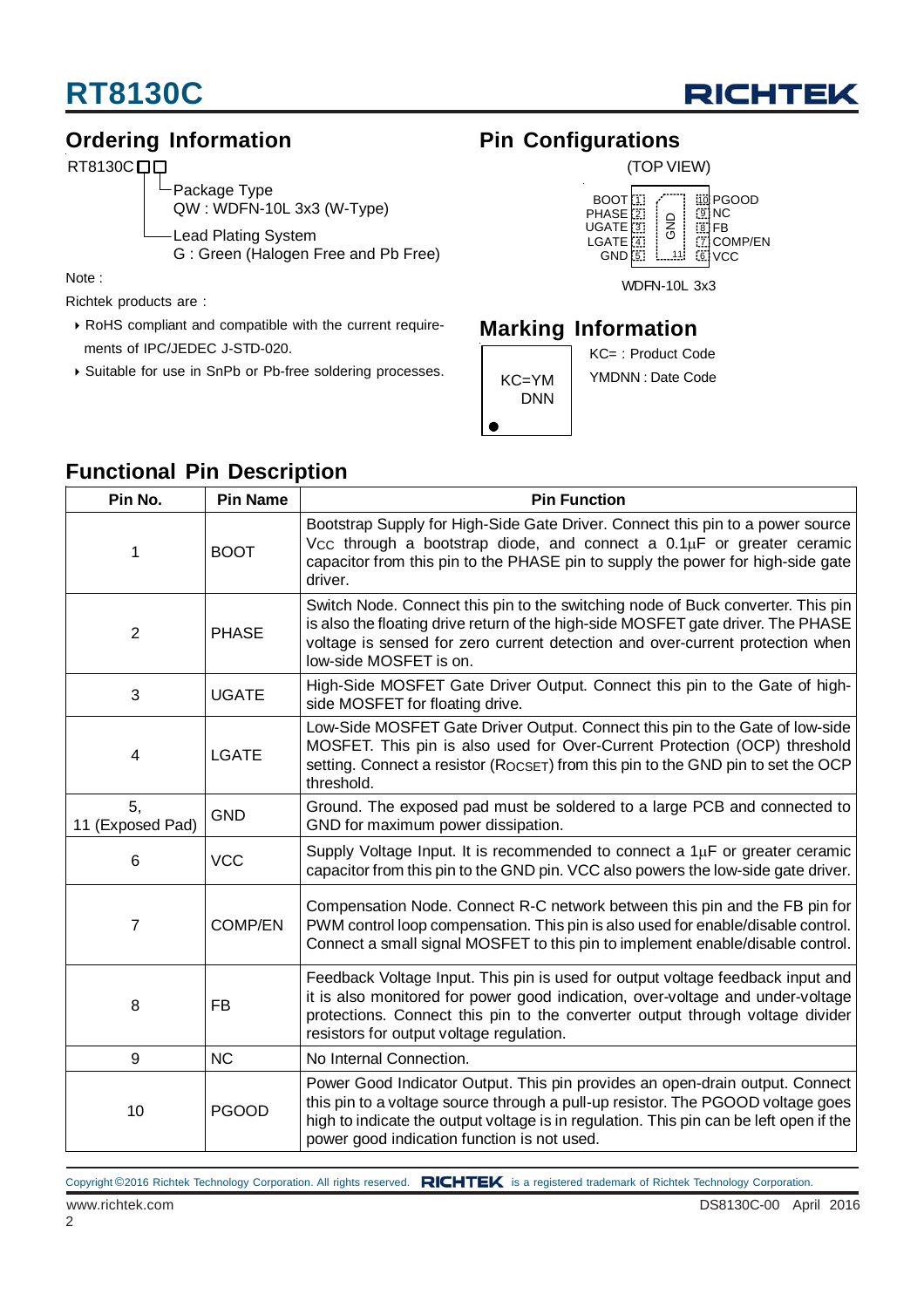### **Functional Block Diagram**



### **Operation**

The RT8130C is a high efficiency single-phase green voltage mode (GVM™) synchronous Buck controller with integrated MOSFET driver. The controller has a fixed frequency control, a fixed frequency 300kHz oscillator is integrated to minimize external components.

#### **Enable**

The RT8130C remains in shutdown if the COMP/EN pin is lower than 0.3V (Max). When the COMP/EN pin rises above the enable trip point, the RT8130C will begin a softstart cycle.

#### **Over-Current Threshold Setting**

Current limit threshold is externally programmed by adding a resistor (R<sub>OCSET</sub>) between LGATE and GND. Once VCC exceeds the POR threshold, an internal current source  $I_{OC}$  flows through  $R_{OCSET}$ . The voltage across  $R_{OCSET}$  is stored as the current limit protection threshold. After that, the current source is switched off.

#### **Under-Voltage Protection**

If the FB voltage is lower than the UVP threshold during normal operation, UVP will be triggered. When the UVP is triggered, both UGATE and LGATE go low until VCC is resupplied and exceeds the POR rising threshold voltage.

#### **Over-Voltage Protection**

If the FB pin voltage is higher than the OVP threshold during normal operation, OVP will be triggered. When OVP is triggered, UGATE will go low and LGATE will go high until VCC is resupplied and exceeds the POR rising threshold voltage.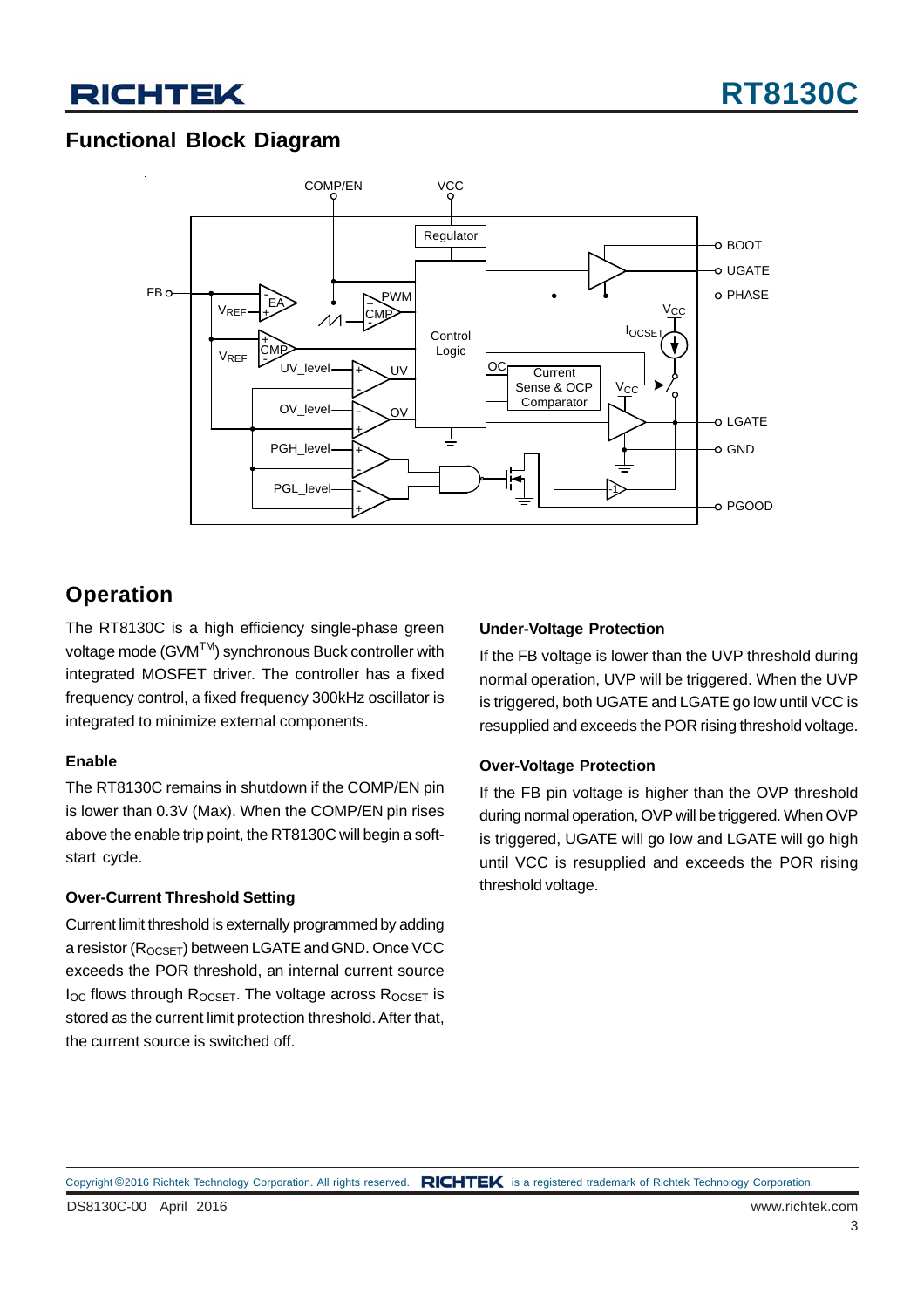

### **Absolute Maximum Ratings** (Note 1)

| • PHASE to GND (Note 2)                                 |  |
|---------------------------------------------------------|--|
|                                                         |  |
|                                                         |  |
| • UGATE to PHASE                                        |  |
|                                                         |  |
|                                                         |  |
| $\bullet$ LGATE to GND                                  |  |
|                                                         |  |
|                                                         |  |
| • Power Dissipation, $P_D @ T_A = 25^{\circ}C$ (Note 3) |  |
|                                                         |  |
| • Package Thermal Resistance                            |  |
|                                                         |  |
|                                                         |  |
|                                                         |  |
|                                                         |  |
|                                                         |  |
| • ESD Susceptibility (Note 4)                           |  |
|                                                         |  |

### **Recommended Operating Conditions** (Note 5)

|                                  | --- –40°C to 125°C                 |
|----------------------------------|------------------------------------|
| • Ambient Temperature Range ---- | $-40^{\circ}$ C to 85 $^{\circ}$ C |

### **Electrical Characteristics**

( $V_{CC}$  = 12V,  $T_A$  = 25°C, unless otherwise specified)

| <b>Parameter</b>          | Symbol       | <b>Test Conditions</b>   | Min   | <b>Typ</b> | <b>Max</b> | Unit |  |
|---------------------------|--------------|--------------------------|-------|------------|------------|------|--|
| General                   |              |                          |       |            |            |      |  |
| Supply Input Voltage      | $V_{\rm CC}$ |                          | 4.5   | 12         | 13.2       | V    |  |
| <b>VCC Supply Current</b> | Icc          | No Load for UGATE/ LGATE | $- -$ | 2          | $- -$      | mA   |  |
| <b>VCC POR Threshold</b>  | <b>VPORH</b> | V <sub>CC</sub> Rising   | $- -$ | 4.1        | 4.2        | V    |  |
|                           | VRORL        | V <sub>CC</sub> Falling  | 3.6   | 3.8        | --         |      |  |
| <b>VCC POR Hysteresis</b> |              |                          | $ -$  | 0.3        | $- -$      | V    |  |
| Soft-Start Interval       | tss          | $V_{FB}$ from 0V to 0.8V | 3     | $ -$       | 7          | ms   |  |
| Reference Voltage         | VREF         |                          | 0.793 | 0.8        | 0.807      | V    |  |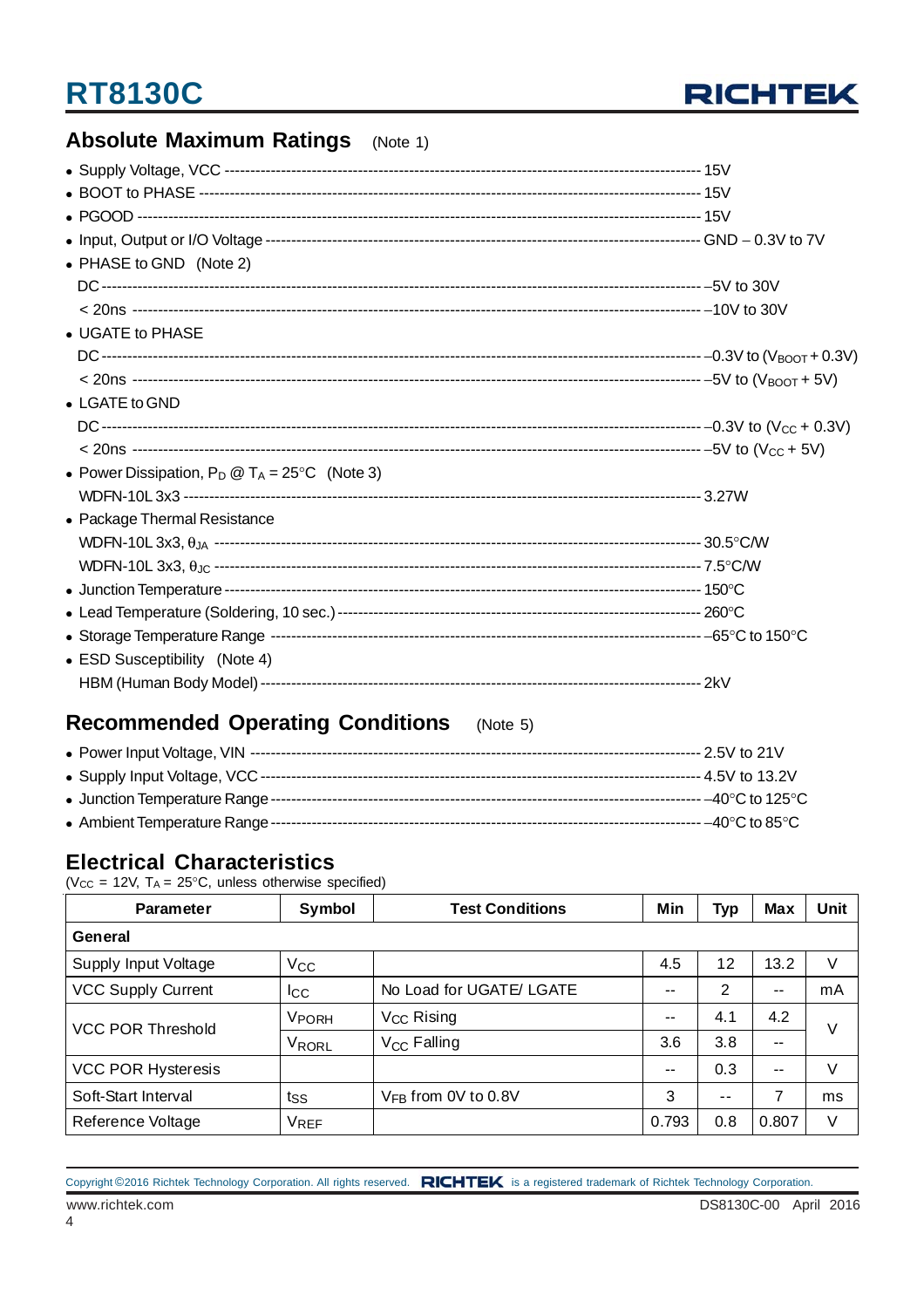## **RT8130C**

| <b>Parameter</b>                 | <b>Symbol</b>         | <b>Test Conditions</b>                                                    | Min            | <b>Typ</b> | <b>Max</b>     | <b>Unit</b>     |  |
|----------------------------------|-----------------------|---------------------------------------------------------------------------|----------------|------------|----------------|-----------------|--|
| <b>Protection</b>                |                       |                                                                           |                |            |                |                 |  |
| <b>Thermal Shutdown Limit</b>    | T <sub>SD</sub>       |                                                                           | $-$            | 165        | Ш,             | $\rm ^{\circ}C$ |  |
| Over-Voltage Threshold           | Vovp                  | Relative to FB Voltage                                                    | 115            | 125        | 135            | %               |  |
| Under-Voltage Threshold          | VUVP                  | Relative to FB Voltage                                                    | ц.             | 75         | --             | %               |  |
| <b>OC Current Source</b>         | $I_{\rm OC}$          |                                                                           | 9              | 10         | 11             | μA              |  |
| OC Preset Trigger Voltage        | VOC_Preset            | ROCSET is Not Populated                                                   | --             | 0.6        | Ξ.             | V               |  |
| Over Current Setting Time Delay  | tocp                  | From V <sub>CC</sub> > 4.5V to Soft-Start                                 | $\overline{a}$ | --         | 5              | ms              |  |
| <b>MOSFET Gate Driver</b>        |                       |                                                                           |                |            |                |                 |  |
| <b>UGATE Drive Source</b>        | <b>IUGATEsr</b>       | $V_{\text{BOOT}} - V_{\text{PHASE}} = 12V$ , Max<br><b>Source Current</b> | --             | 1.5        | --             | A               |  |
| <b>LGATE Drive Source</b>        | <b>ILGATEsr</b>       | VLGATE = 12V, Max Source<br>Current                                       | $-$            | 1.5        | $-$            | A               |  |
| <b>UGATE Drive Sink</b>          | RUGATESK              | $VUGATE - VPHASE = 0.1V$                                                  | --             | 1.8        | -−             | Ω               |  |
| <b>LGATE Drive Sink</b>          | <b>RLGATESK</b>       | $V_{LGATE} = 0.1V$                                                        | --             | 1.2        | --             | Ω               |  |
| Dead Time                        | t <sub>DEAD</sub>     |                                                                           | --             | 30         | $\overline{a}$ | ns              |  |
| <b>PWM Controller</b>            |                       |                                                                           |                |            |                |                 |  |
| EA Open Loop Gain                | G <sub>EA</sub>       | (Note 6)                                                                  | Ξ.             | 80         | Ш,             | dB              |  |
| <b>EA Bandwidth</b>              | <b>BW</b>             | (Note 6)                                                                  | Ξ.             | 15         | $\overline{a}$ | <b>MHz</b>      |  |
| Maximum Duty                     | $D_{MAX}$             |                                                                           | $-$            | 88         | $\overline{a}$ | %               |  |
| <b>Ramp Valley</b>               |                       |                                                                           | --             | 0.9        | $\overline{a}$ | $\vee$          |  |
| Ramp Amplitude                   | $\Delta V$ OSC        | $V_{IN} = 12V$                                                            | --             | 1.6        | --             | V               |  |
| <b>COMP/EN Disable Threshold</b> |                       |                                                                           | $-$            | --         | 0.3            | V               |  |
| <b>PWM Frequency</b>             | fosc                  |                                                                           | 270            | 300        | 330            | kHz             |  |
| <b>Zero Crossing Threshold</b>   |                       | (Note 6)                                                                  | $-10$          | --         | $\Omega$       | mV              |  |
|                                  | V <sub>PGOOD_H</sub>  | Relative to FB Voltage                                                    | 0.86           | 0.89       | 0.92           | $\vee$          |  |
| <b>PGOOD Threshold</b>           | V <sub>PGOOD</sub> L  | Relative to FB Voltage                                                    | 0.68           | 0.71       | 0.74           |                 |  |
| PGOOD Low Level                  | VOL_PGOOD             | Sink Current = $4mA$                                                      | --             | --         | 0.4            | $\vee$          |  |
| EN to Soft-Start Delay           | t <sub>DELAY_EN</sub> | (Note 6)                                                                  | --             | --         | 500            | $\mu$ s         |  |

- **Note 1.** Stresses beyond those listed "Absolute Maximum Ratings" may cause permanent damage to the device. These are stress ratings only, and functional operation of the device at these or any other conditions beyond those indicated in the operational sections of the specifications is not implied. Exposure to absolute maximum rating conditions may affect device reliability.
- **Note 2.** (PHASE to GND + VCC) should not higher than 43.2V.
- **Note 3.** θ<sub>JA</sub> is measured at T<sub>A</sub> = 25°C on a high effective thermal conductivity four-layer test board per JEDEC 51-7. θ<sub>JC</sub> is measured at the exposed pad of the package.
- **Note 4.** Devices are ESD sensitive. Handling precaution is recommended.
- **Note 5.** The device is not guaranteed to function outside its operating conditions.
- **Note 6.** Guaranteed by design.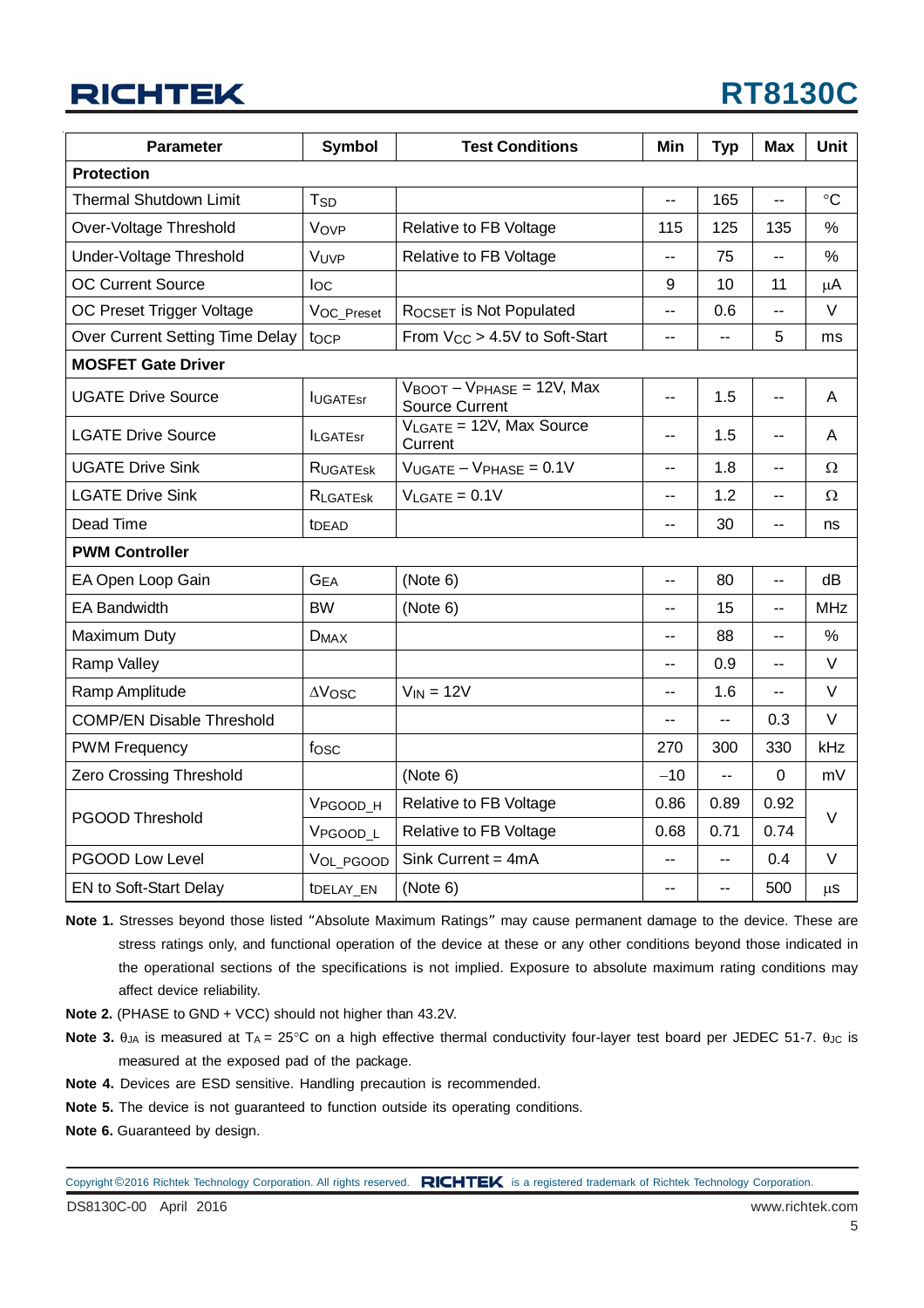

### **Typical Application Circuit**

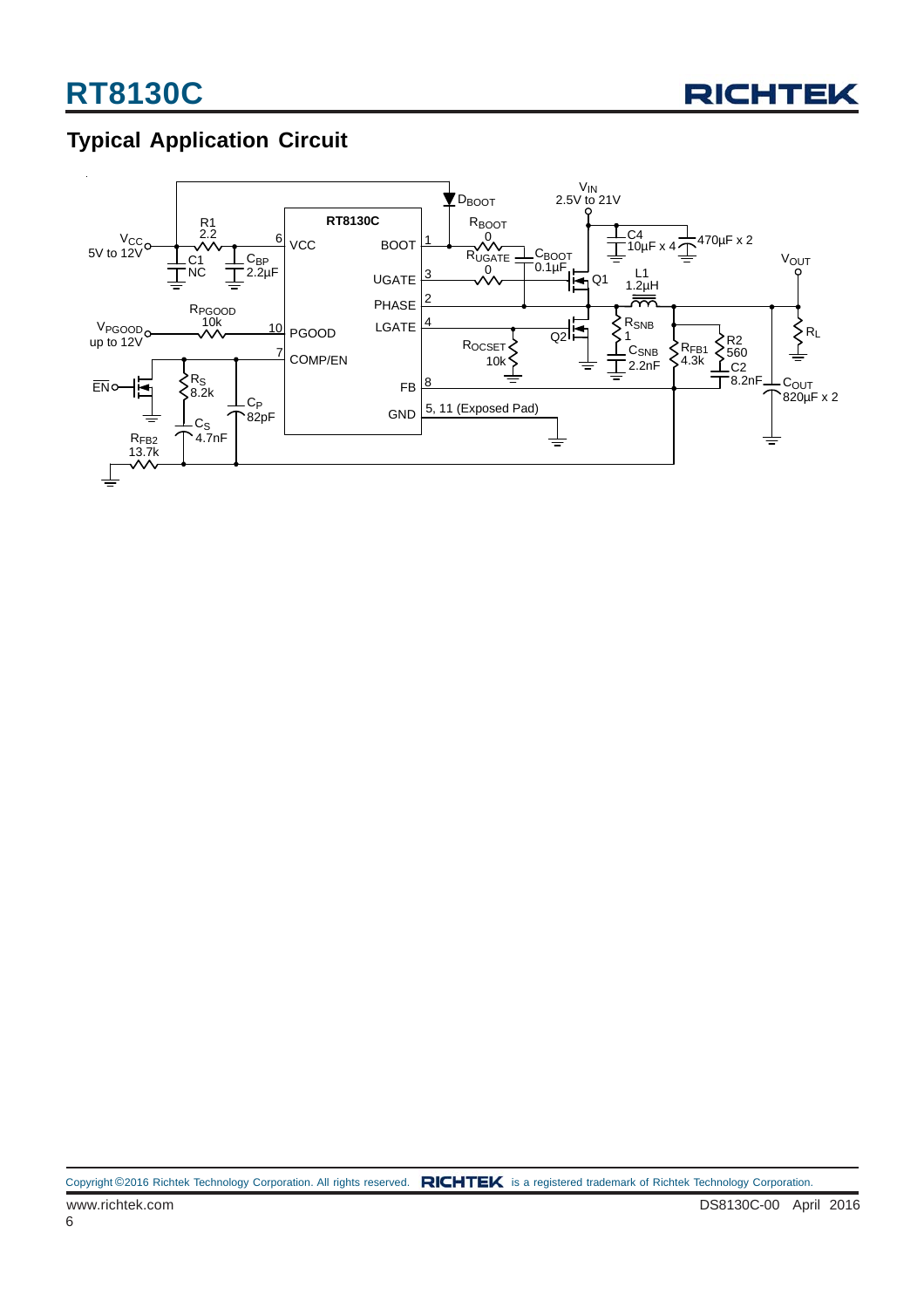### **Typical Operating Characteristics**











**Reference Voltage vs. Temperature**



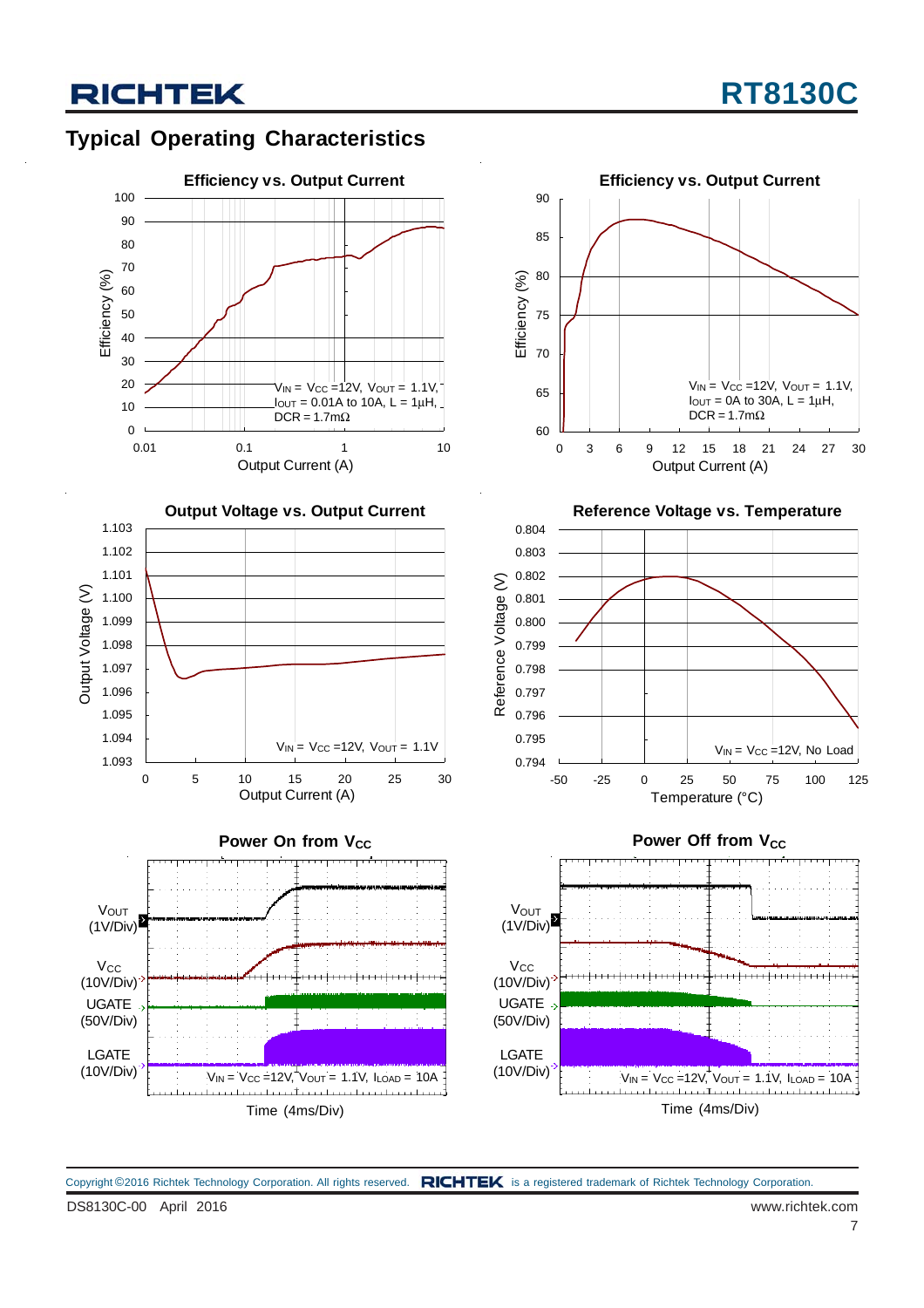

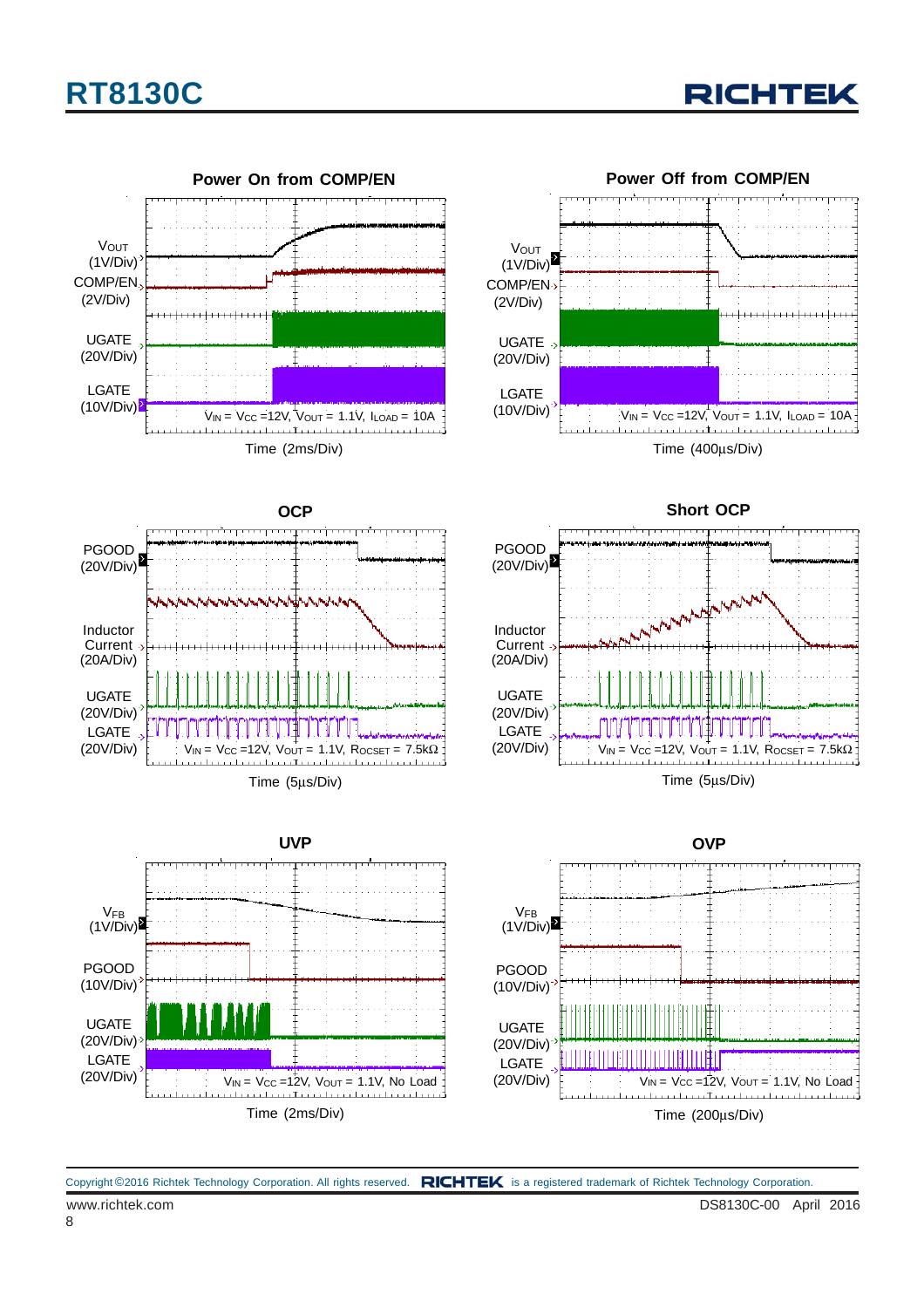

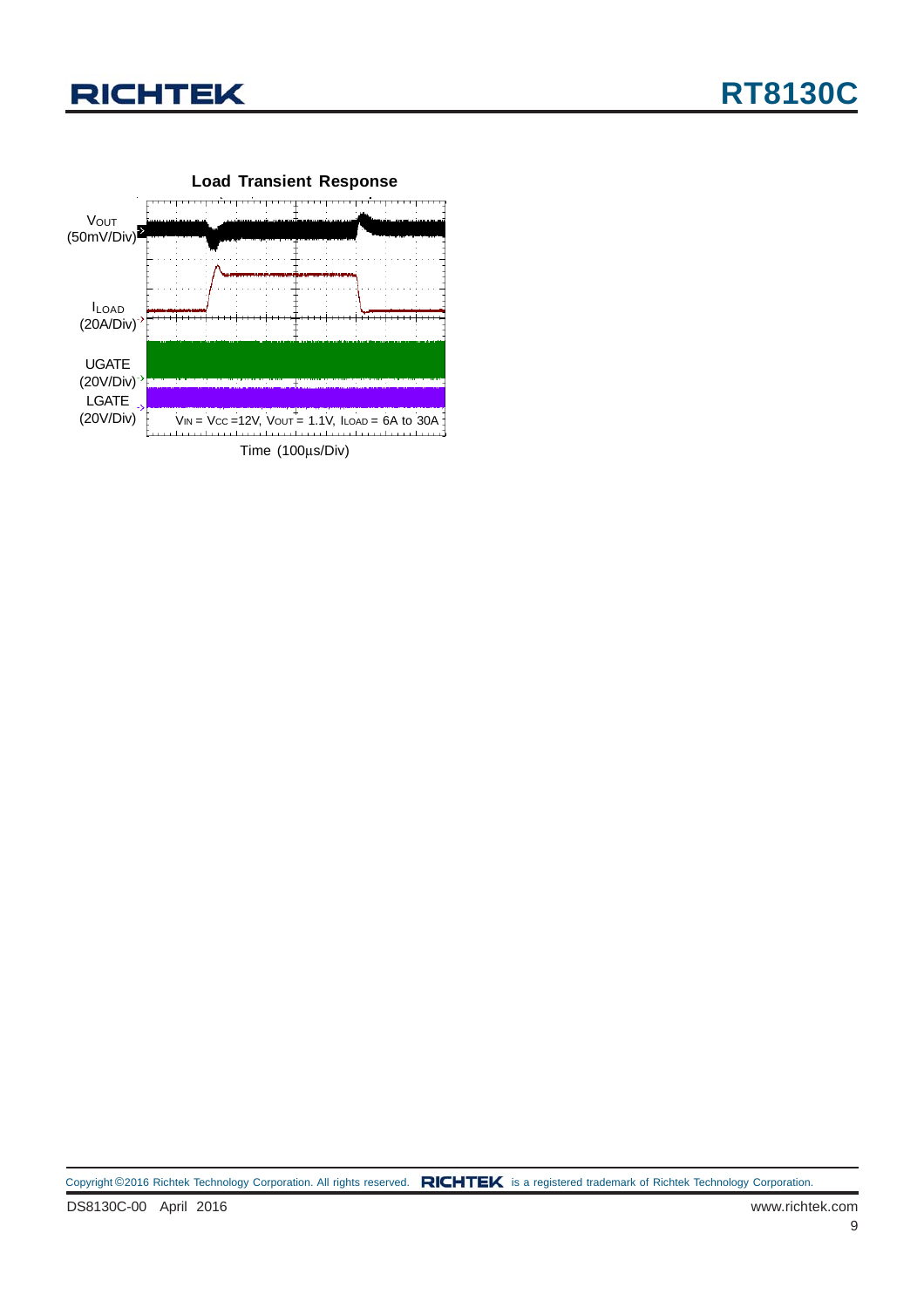### **Application Information**

#### **Supply Voltage and Power-On Reset**

The VCC pin is the power supply pin of the RT8130C. The input voltage range ( $V_{CC}$ ) is from 4.5V to 13.2V with respect to the GND pin. An internal linear regulator regulates the supply voltage for internal control logic circuit. The VCC pin also supplies the power for the integrated low-side MOSFET gate driver. A 1μF ceramic capacitor or greater is recommended for the Vcc voltage de-coupling. Place the de-coupling capacitor physically close to the VCC pin.

The Power-On Reset (POR) circuit monitors the VCC pin voltage. If  $V_{CC}$  exceeds the POR rising threshold, the controller begins to work and prepares for soft-start operation. If  $V_{CC}$  falls below the POR falling threshold, the controller stops working. All MOSFETs stop switching, and all protections are reset. There is a hysteresis between the POR rising and falling thresholds to prevent inadvertently reset caused by noise.

#### **Soft-Start**

When the controller input voltage  $(V_{CC})$  rises and exceeds the POR rising threshold at power up, the RT8130C initiates soft-start operation after the  $t<sub>OCP</sub>$  time delay. The soft-start function is used to prevent large inrush current from input power source while converter is powered up. The IC provides soft-start function internally. The FB voltage will track the internal soft-start voltage, which ramps up from zero in a monotone during the soft-start period. Therefore, the duty cycle of PWM signal will increase gradually and so does the input current.

Figure 1 shows the power-up operation of RT8130C. The IC operates firstly in GVM during soft-start period  $\sim 3T_{SS}$ . When the GVM period ends, the IC enters Ultrasonic Mode (USM) or CCM depending on the load current.

#### **Green Voltage Mode (GVM) Control**

The RT8130C utilizes GVM control to improve light load efficiency. Depending on the load current, the controller automatically operates in Diode Emulation Mode (DEM) with constant on-time PFM or in Continuous Conduction Mode (CCM) with fixed-frequency PWM.

At light load condition, the IC automatically operates in diode emulation mode with constant on-time PFM to reduce switching frequency so as to improve efficiency. As the output current decreases from heavy load condition, the inductor current decreases, and eventually the inductor valley current decreases to zero, which is the boundary between continuous conduction mode and discontinuous conduction mode. By emulating the behavior of diodes, the low-side MOSFET allows only partial of negative current to flow when the inductor freewheeling current reaches negative. As the load current further decreases, it takes longer and longer to discharge the output capacitor to the level that next UGATE on-time begins. The UGATE on-time in DEM is determined by the converter input and output voltage, and it is generated internally. When the output current increases from light load to heavy load, the

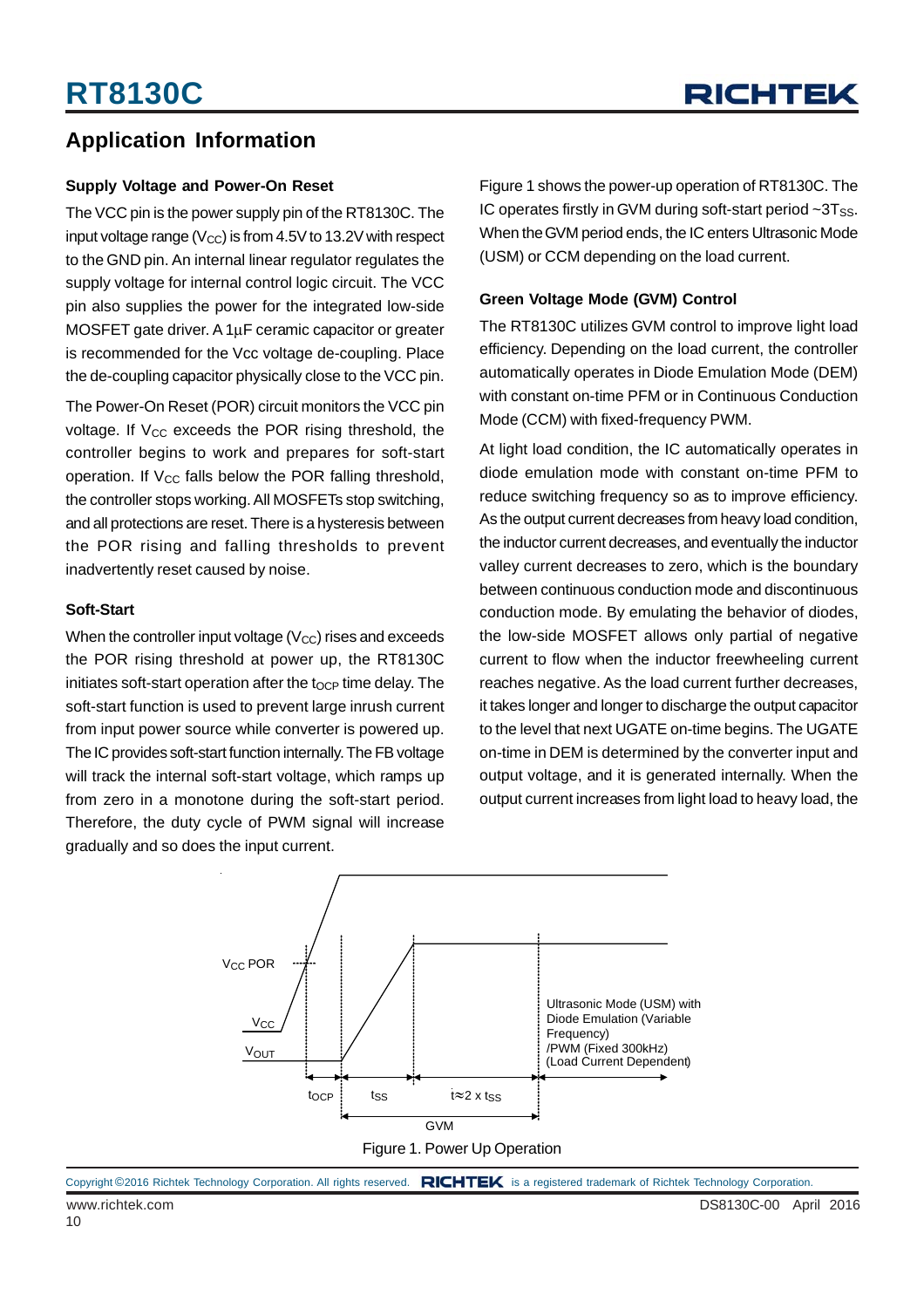## **RT8130C**

switching frequency increases to the value as the inductor current reaches the continuous conduction condition. Controller will then operate in continuous conduction mode with 300kHz fixed switching frequency PWM.

The RT8130C activates ultrasonic mode operation with switching frequency higher than 25kHz. The ultrasonic mode eliminates audio noise that would be presented when the controller automatically skips pulses at light load condition. In this mode, the low-side switch gatedriver signal is OR with an internal oscillator. Once the internal oscillator is triggered, the controller pulls LGATE high, turning on the low-side MOSFET to induce a negative inductor current. After  $V_{FB}$  falls to  $V_{REF}$ , the controller turns off the low-side MOSFET (LGATE pulled low) and triggers a constant on-time (UGATE driven high). When the on-time is expired, the controller re-enables the low-side MOSFET until the inductor current decreases below the zero crossing threshold.

As the load current increases, the inductor current no longer reaches the zero-crossing threshold. The controller leaves the ultrasonic mode and enters the continuous conduction mode. In the continuous conduction mode, the controller operates with fixed switching frequency, and uses voltage mode PWM control for output voltage regulation.

#### **Power Up with Pre-bias Voltage**

Conventionally, when the converter output capacitor has been pre-charged to a non-zero positive voltage, the FB pin voltage of the PWM controller is non-zero. If the converter is powered up under this condition, the softstart function of PWM controller will turn on low-side MOSFET with maximum duty ratio to rapidly discharge the output capacitor so as to force the FB voltage to track the internal soft-start voltage. Large current is then drawn from the output capacitor while the discharge is taking place. The discharge current depends on the inductance and the output capacitance. Output voltage may oscillate and go negative. The negative output voltage could damage the load.

The RT8130C implements control circuits specifically to prevent the negative voltage when the converter is powered up with pre-biased voltage on the output capacitor.

In order to prevent the high inrush current at power up beginning. The RT8130C control circuits specifically design the pre-biased power up circuit. And it only can be activated when  $V_{FB}$  < 0.1V.

Figure 2 shows the waveform that converter is powered up with pre-biased output voltage.



Figure 2. Power Up with Pre-biased Output Voltage

#### **Enable/Disable Function**

The COMP/EN pin is used to enable or to disable the controller. Because the COMP/EN pin is also the error amplifier output, it is recommended to use a small signal MOSFET with low capacitance  $C_{qd}$  to minimize the influence of the COMP/EN pin capacitance on loop response. Use a small signal MOSFET or BJT to implement the enable/disable control. Connect the Drain of small signal MOSFET (or the Collector of BJT) to the COMP/EN pin and its Source (or the Emitter of BJT) to ground for enable/disable control. If the COMP/EN voltage is pulled down below the enable level  $V_{EN}$ , the controller is disabled with both UGATE and LGATE go low after about 3μs delay time. If the COMP/EN pin is released, the COMP/EN voltage rises and then begins to soft-start.

#### **Power Good Indication**

The RT8130C monitors the converter output voltage through the FB pin for power good indication, over-voltage protection and under voltage protection. The PGOOD pin is an open-drain output, and it should be tied to a voltage source  $V_{PGOOD}$  no greater than 12V through a pull up resistor R<sub>PGOOD</sub>. Referring to the typical application, it is recommended to choose the R<sub>PGOOD</sub> to set maximum 1mA sink current into the PGOOD pin.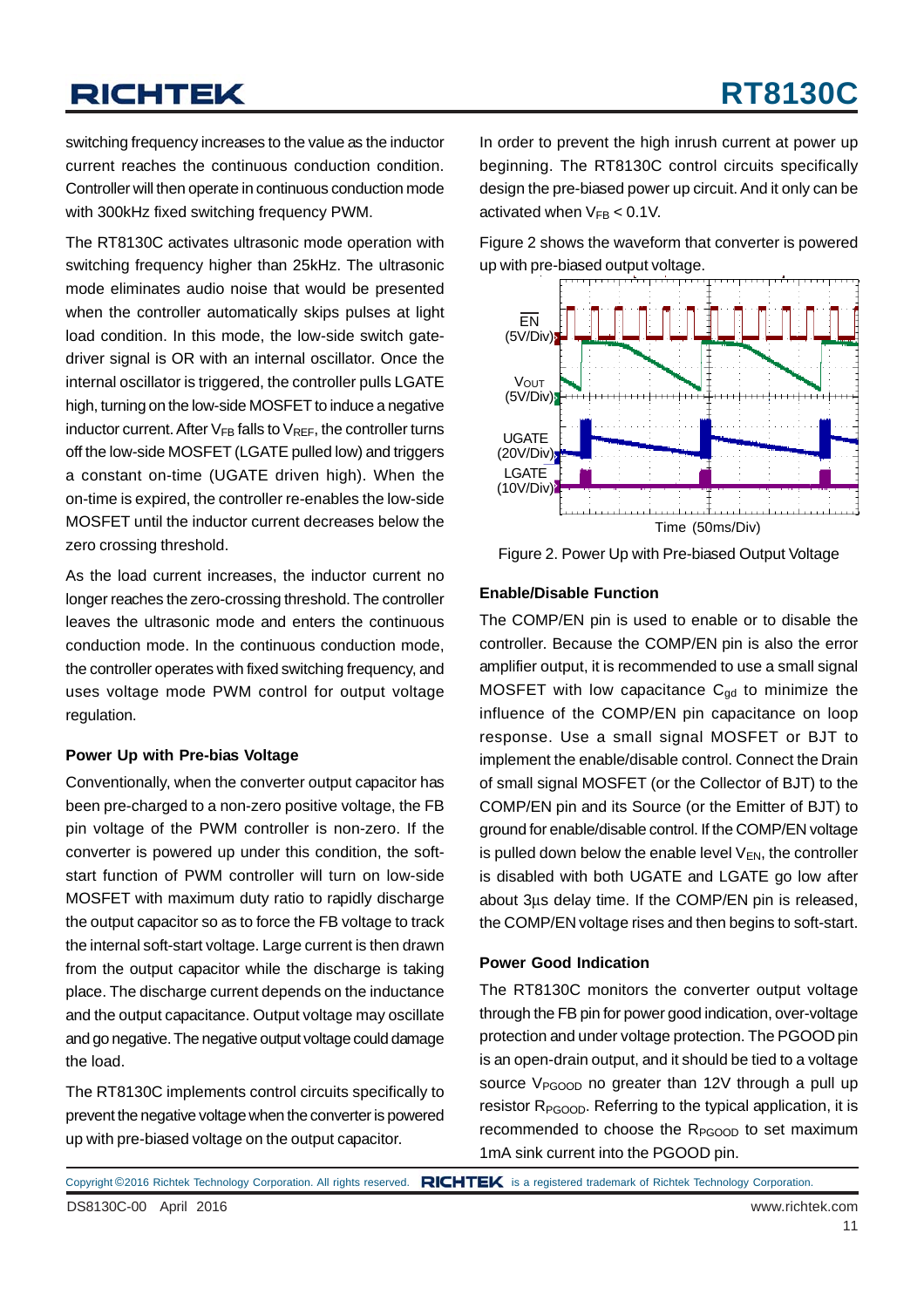## RICHTEK

If the FB pin voltage stays within the voltage window of  $\pm$ 12% of V<sub>RFF</sub> (typical), the PGOOD voltage will go high to indicate that the converter output voltage is in regulation. If the FB pin voltage is out of the voltage window, the PGOOD voltage goes low to indicate that the converter output voltage is out of regulation. If the power good indication function is not used, the PGOOD pin can be left open.

#### **Over Voltage Protection (OVP)**

If the FB pin voltage is higher than the OVP threshold during normal operation, OVP will be triggered. When OVP is triggered, UGATE will go low and LGATE will go high to discharge the converter output capacitor to protect the load from over voltage condition. When the FB pin voltage falls below 0.1V, LGATE will go low to stop the discharge. The OVP function belongs to a latch protection. The RT8130C will not repeat the soft-start operation unless the VCC voltage is toggled off and on to reset the OVP.

#### **Under-Voltage Protection (UVP)**

If the FB pin voltage is lower than the UVP threshold during normal operation, UVP will be triggered. When UVP is triggered, both UGATE and LGATE will go low to protect the load from under-voltage condition. Referring to Figure 1, the UVP function is not activated until the soft-start period t<sub>SS</sub> completes. The UVP function belongs to a latch protection, and it is masked during the soft-start time tss. The RT8130C will not repeat the soft-start operation unless the VCC voltage is toggled off and on to reset the UVP.

A power on sequence should be concerned. When VCC exceeds than POR threshold but VIN is not present, the UVP will be triggered. So, the VIN sequence should be earlier than VCC for successfully power up.

#### **Over-Current Protection (OCP)**

The RT8130C utilizes low-side MOSFET R<sub>DS(ON)</sub> current sense technique for over-current protection (OCP). After low-side MOSFET is turned on, the controller monitors the voltage across low-side MOSFET by sensing the PHASE voltage. The RT8130C uses cycle-by-cycle inductor valley current sense, the controller samples and holds the PHASE voltage before low-side MOSFET is turned off. This sampled PHASE voltage represents the

inductor valley current, and it is compared with the user defined threshold voltage for OCP. When the inductor current exceeds the user defined threshold level for two consecutive PWM switching cycles, OCP will be triggered. When OCP is triggered, both UGATE and LGATE will go low to protect the load from over-current condition. The OCP function belongs to a latch protection. The IC will not repeat the soft-start operation unless the VCC voltage is toggled off and on to reset the OCP.

#### **LGATE Over-Current Protection Threshold Setting (LGOCS)**

The LGATE pin is not only for driving the low-side MOSFET, but also is used to set the over-current protection (OCP) threshold. Figure 3 shows the connection for OCP threshold setting, in which a resistor  $R_{OCSET}$  connected from the LGATE pin to the GND pin sets the OCP threshold.

After the controller input voltage VCC exceeds the POR rising threshold at power up, the IC waits for a period of time for OCP setting before soft-start operation begins. During this period, the UGATE output is low and the LGATE output is in tri-state. An internal current source  $I_{OCSET}$  is switched on and then flows out of the LGATE pin to the external resistor  $R_{OCSET}$  to set the OCP threshold. The voltage drop across  $R_{OCSET}$  is stored by the controller as the OCP threshold  $V_{OCSET}$ . After that, the current source is switched off, and the LGATE output leaves tri-state then goes low. The resistance value of Rocset is determined by the following equation :

$$
R_{OCSET} = \frac{V_{OCSET}}{I_{OCSET}} = \frac{R_{DS(ON)} \times I_{MAX}}{I_{OCSET}}
$$

where  $I_{MAX}$  represents the maximum inductor valley current,  $R_{DS(ON)}$  is the on state channel resistance of the low-side MOSFET.

If the  $R_{OCSET}$  is not connected, the internal current source  $I_{OCSET}$  will charge the  $C_{qs}$  of the low-side MOSFET during the OCP threshold setting period. Under this condition, the LGATE voltage may be high enough to turn on the low-side MOSFET so that the output capacitor is discharged. Although the LGATE voltage may be high enough to turn on the low-side MOSFET, the OCP threshold voltage is internally clamped at 600mV (typical) and stored as the preset value.

Copyright ©2016 Richtek Technology Corporation. All rights reserved. RICHTEK is a registered trademark of Richtek Technology Corporation.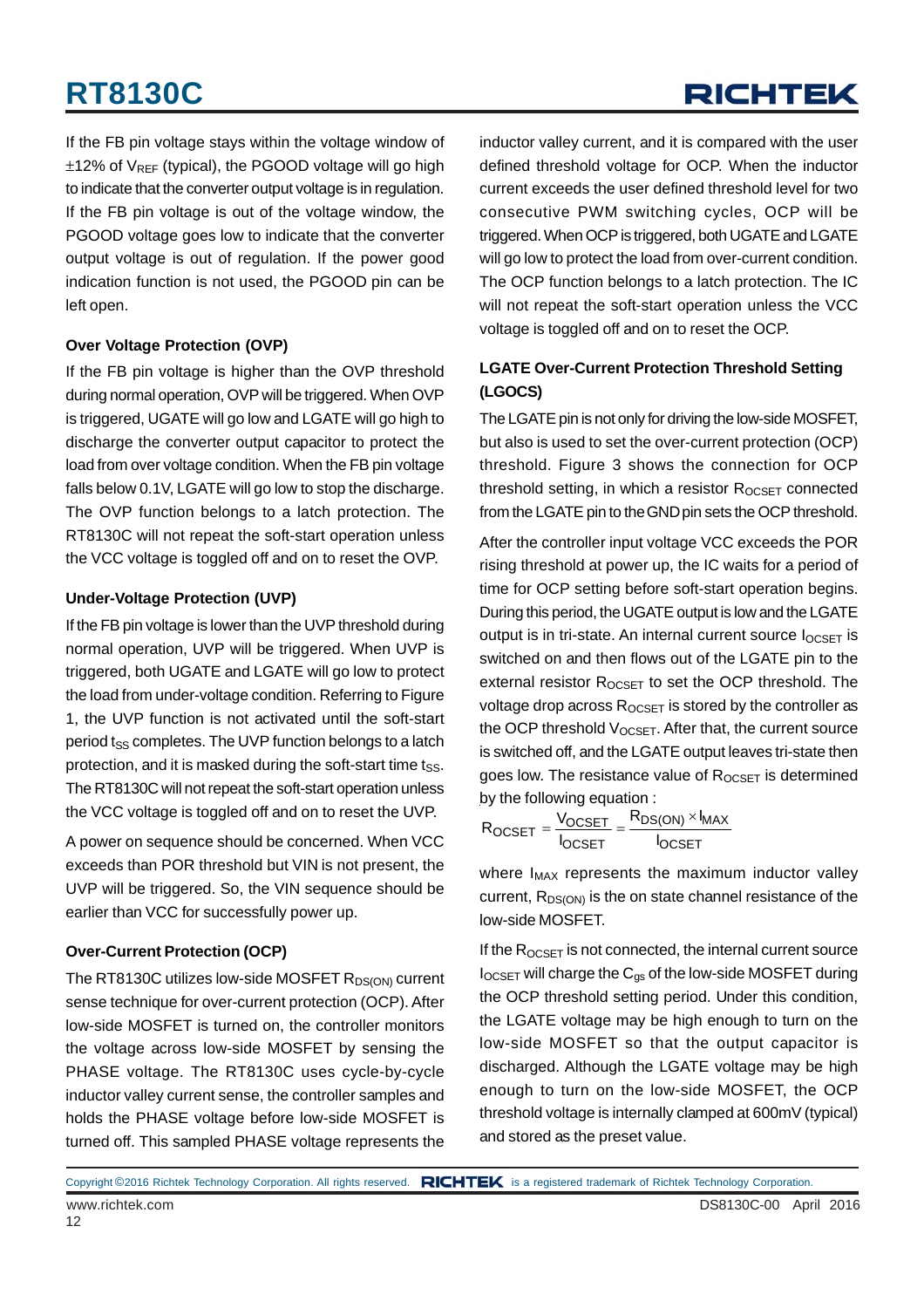Although the OCP threshold voltage is internally clamped at 600mV when  $R_{OCSFT}$  is not connected, this preset threshold voltage may be very high to most of applications. Hence, it is recommended to keep the  $R_{OCSET}$  always well-connected to protect the converter from over-current condition.



Figure 3. OCP Threshold Setting

#### **Bootstrap Circuit**

Figure 4 shows the bootstrap circuit, which is used for the high-side MOSFET driving. The  $C_{\text{BOOT}}$  is used to store and supply the energy for high-side MOSFET floating drive, and the  $D_{\text{BOOT}}$  is used for voltage blocking. Choose the D<sub>BOOT</sub> with sufficient voltage rating to block the PHASE peak voltage (consider switching spike) plus the voltage  $V_{CC}$ .

When the low-side MOSFET is on, the PHASE voltage is pulled down to ground and the  $D_{\text{BOOT}}$  conducts to charge the  $C_{\text{BOOT}}$ . When the high-side MOSFET driver is on, part of the charge stored in the  $C_{\text{BNOT}}$  is transferred to the high-side MOSFET to turn it on. Use 0.1μF or greater ceramic capacitor as the  $C_{\text{BOOT}}$  to ensure the high-side MOSFET gate driver operation. The  $C_{\text{BOOT}}$  and  $D_{\text{BOOT}}$  should be placed physically close to the BOOT and PHASE pins to minimize the trace parasitic components.



#### **MOSFET Gate Drivers**

In synchronous rectified Buck topology, the dead-time is utilized to prevent cross conduction of high-side and lowside MOSFETs. The RT8130C implements non-overlapping MOSFET gate drivers with dead-time control scheme to ensure a safe operation of MOSFET switching.

For high output current applications, multiple power MOSFETs are usually paralleled to reduce the total  $R_{DS(ON)}$ . The MOSFET gate driver needs to have higher driving capability to switch on/off these paralleled MOSFETs. The RT8130C integrates MOSFET gate drivers that have high current driving capability to have lower switching loss and thus better performance of conversion efficiency. The embedded MOSFET drivers contribute to the majority of power dissipation of the controller. Therefore, WDFN package is chosen because of its power dissipation rating. If gate resistor is not used, the power dissipation of the controller can be approximately calculated by the following equation :

 $P_{SW} = F_{SW} (Q_{g_H} H_{igh} \times V_{BOOT-PHASE} + Q_{g_L} W \times V_{CC})$ where  $V_{\text{BOOT-PHASE}}$  represents the voltage across the bootstrap capacitor.

It is important to make sure that the controller can dissipate the switching loss and have enough room for safe operation when power MOSFETs are paralleled.

#### **Inductor Selection**

Inductor plays an important role in step-down converters because the energy from the input power rail is stored in it and then released to the load. From the viewpoint of efficiency, the DC resistance (DCR) of inductor should be as small as possible to minimize the conduction loss. In addition, because inductor uses most of the board space, its size is also important. Low profile inductors can save board space especially when the height has limitation. However, low DCR and low profile inductors are usually cost ineffective.

Additionally, larger inductance results in lower ripple current, which means lower power loss. However, the inductor current rising time increases with inductance value. This means the transient response will be slower. Therefore, the inductor design is a trade-off between performance, size and cost.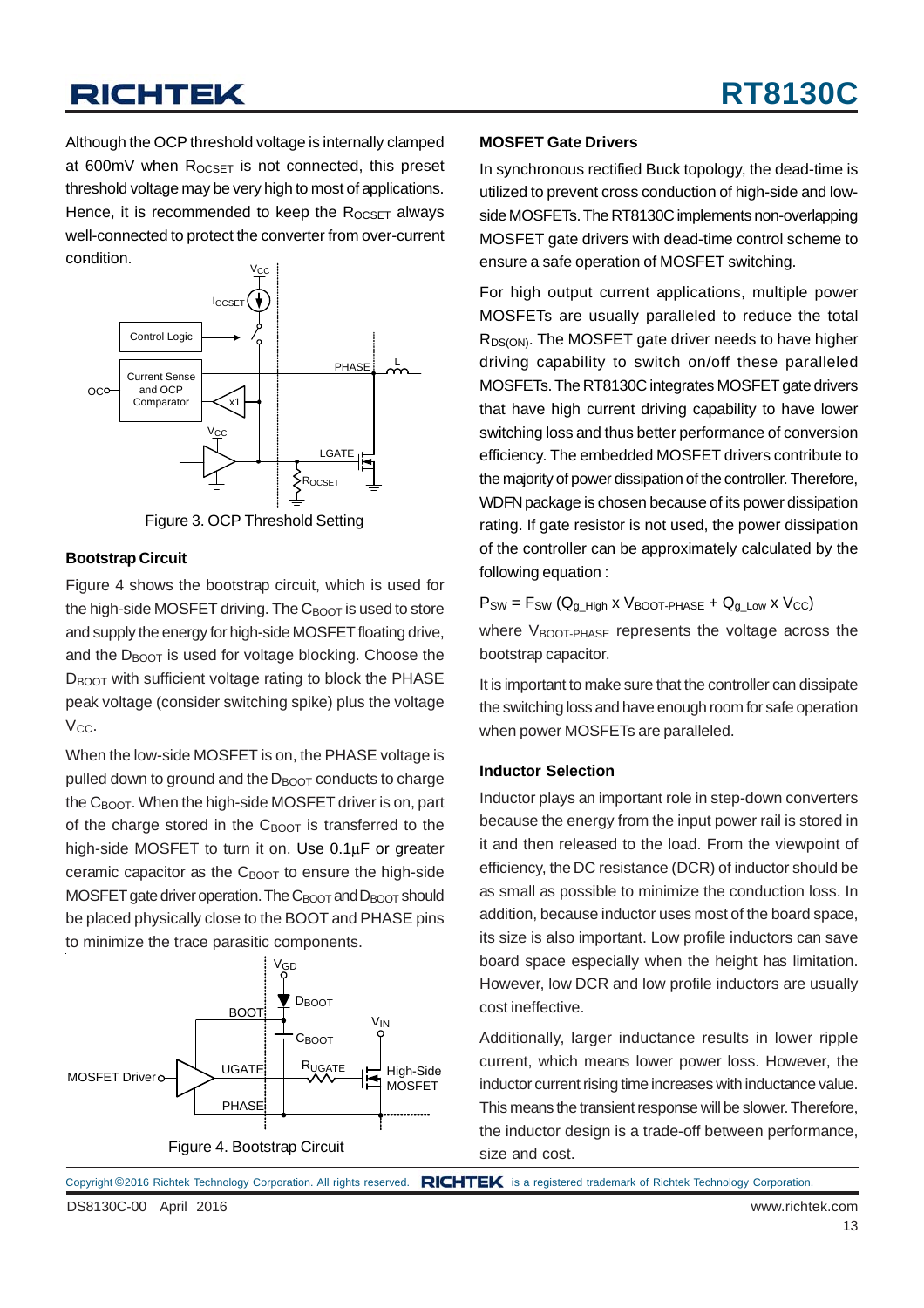RICHTEK

In general, inductance is designed so that the ripple current ranges between 20% to 40% of full load current. The inductance can be calculated by the following equation :

 $L_{MIN} = \frac{V_{IN} - V_{OUT}}{F_{SW} \times k \times l_{OUT\_FULL\ LOAD}} \times \frac{V_{OUT}}{V_{IN}},$ where k is 0.2 to 0.4

#### **Input Capacitor Selection**

Voltage rating and current rating are the key parameters in selecting input capacitor. Generally, input capacitor has a voltage rating 1.5 times greater than the maximum input voltage is a conservatively safe design.

The input capacitor is used to supply the input RMS current, which can be approximately calculated by the following equation :

$$
I_{RMS} = I_{OUT} \times \sqrt{\frac{V_{OUT}}{V_{IN}}} \times \left(1 - \frac{V_{OUT}}{V_{IN}}\right)
$$

The next step is to select proper capacitor for RMS current rating. Using more than one capacitor with low equivalent series resistance (ESR) in parallel to form a capacitor bank is a good design. Besides, placing ceramic capacitor close to the Drain of the high-side MOSFET is helpful for reducing the input voltage ripple at heavy load.

#### **Output Capacitor Selection**

The output capacitor and the inductor form a low-pass filter in the Buck topology. The electrolytic capacitor is used for this application because it can provide large capacitance value. In steady state condition, the output capacitor supplies only AC ripple current to the load, which means the output capacitor must be able to handle the inductor ripple current. The ripple current flows into/out of the capacitor results in ripple voltage, which can be determined by the following equation :

$$
\Delta V_{OUT\_ESR} = \Delta I_L \times ESR
$$

In addition, the output voltage ripple is also influenced by the switching frequency and the capacitance value.

$$
\Delta V_{\text{OUT\_C}} = \Delta I_{L} \times \frac{1}{8 \times C_{\text{OUT}} \times F_{\text{SW}}}
$$

Another parameter that has influence on the output voltage sag is the equivalent series inductance (ESL). The rapid change in load current results in di/dt during transient. Therefore, ESL contributes to part of the voltage sag. Using capacitors that have low ESL can obtain better transient performance. Generally, using several capacitors connected in parallel can have better transient performance than using single capacitor for the same total ESR.

Unlike the electrolytic capacitor, the ceramic capacitor has relative low ESR and can reduce the voltage deviation during load transient. However, the ceramic capacitor can only provide low capacitance value. Therefore, using a mixed combination of electrolytic capacitor and ceramic capacitor can also have better transient performance.

#### **PWM Feedback Loop Compensation**

In continuous conduction mode, the RT8130C operates with fixed frequency and uses voltage mode control for output voltage regulation. The IC utilizes voltage error amplifier with external compensation to provide flexibility in feedback loop compensator design. Figure 5 shows the voltage mode control loop of a Buck converter. The control loop consists of the modulator, power stage and the compensator.



Figure 5. Voltage Mode Control Loop of Buck Converter

Output voltage of the converter is scaled by the divider resistors and then compared to the reference voltage, which is the regulation level seen by the controller. The error amplifier output voltage  $V_{\text{COMP}}$  is compared to the sawtooth waveform from the oscillator to generate PWM signal. The output voltage is then regulated according to the duty cycle of the PWM signal.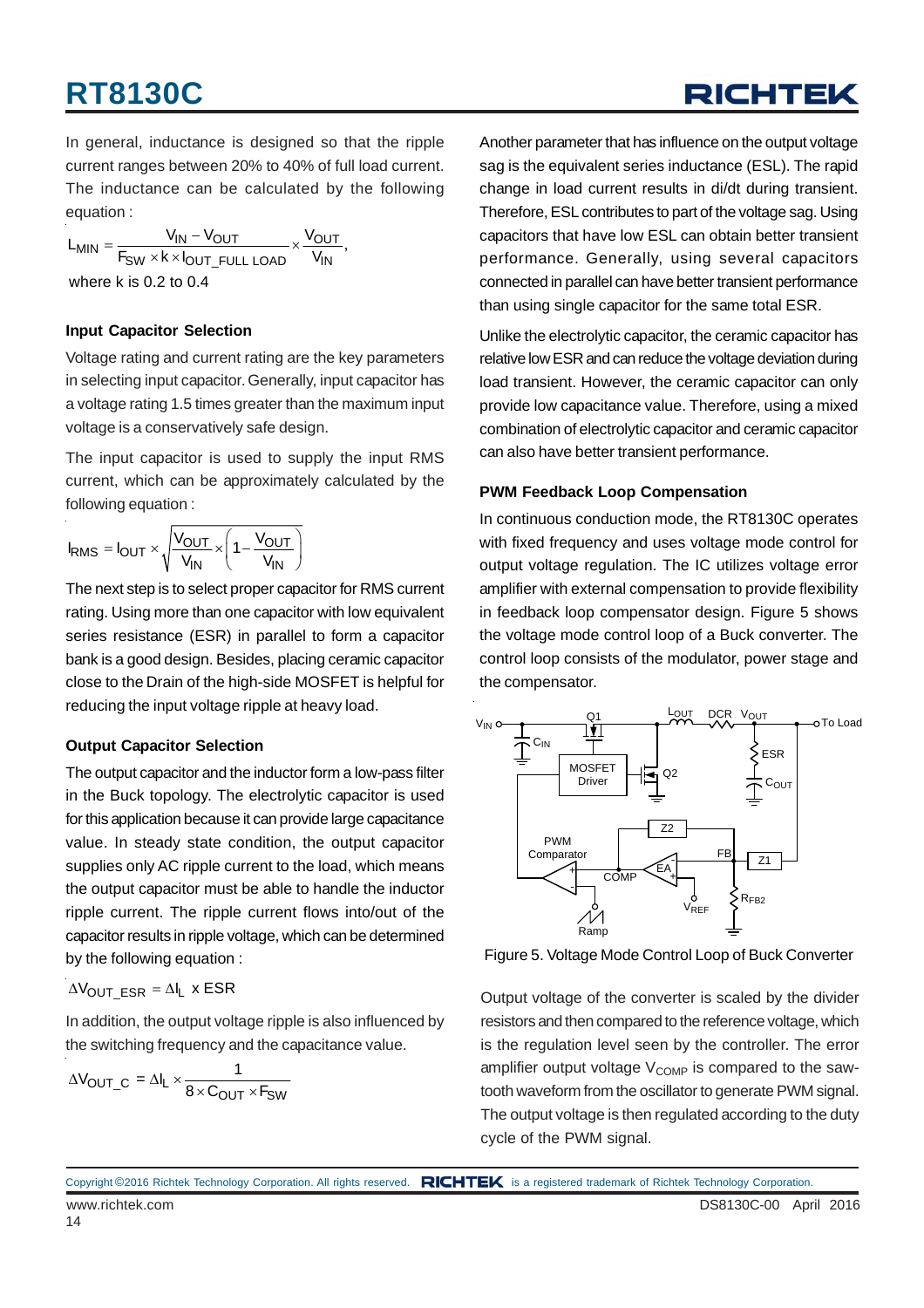## **RT8130C**

The system open loop gain  $\frac{1001}{\hat{U}}$  has two poles at  $f_{LC}$  and one zero at  $f_{ESR}$ . The frequency of  $f_{LC}$  and  $f_{ESR}$  can be calculated by the following expressions :  $\hat{\mathsf{v}}_\mathsf{OUT}$  $\hat{\mathsf{V}}_{\mathsf{COMP}}$ 

$$
f_{LC} = \frac{1}{2\pi \times \sqrt{L_{OUT} \times C_{OUT}}}
$$

$$
f_{ESR} = \frac{1}{2\pi \times C_{OUT} \times ESR}
$$

In order to obtain an accurate output voltage regulation and fast transient response, a compensator is necessary. Depending on the inductor and output capacitor, different type of compensator can be used to finish the feedback loop compensation. By inserting a well designed compensator into the feedback loop, the closed loop control-to-output transfer function can be shaped to have adequate crossover frequency and sufficient phase margin.

The design goals are:

- Obtain high gain at low frequency for DC regulation accuracy
- Obtain sufficient bandwidth for transient performance (generally, 1/10 to 1/5 switching frequency)
- Obtain sufficient phase margin for stability (generally  $>45^\circ$ )

Figure 6 shows the Type-III compensator, which is composed of voltage error amplifier, impedance network Z1 and Z2.



Figure 6. Type-III Compensator

The Type-III compensator introduces three poles and two zeros to the system. The first pole is located in low frequency to increase the DC gain for voltage regulation accuracy and is usually referred to as the pole at zero. The location of rest of the two poles and two zeros can be determined as follows :

$$
f_{Z1} = \frac{1}{2\pi \times R_S \times C_S}, f_{Z2} = \frac{1}{2\pi \times (R2 + R_{FB1}) \times C2}
$$

$$
f_{P1} = \frac{1}{2\pi \times R2 \times C2}, f_{P2} = \frac{1}{2\pi \times R_S \times \left(\frac{C_S \times C_P}{C_S + C_P}\right)}
$$

Figure 7 shows the system Bode plot. The close loop gain is the sum of modulation gain and the compensation gain. The modulation DC gain is determined by  $V_{\text{IN}}/\Delta V_{\text{OSC}}$ , where  $\Delta V_{\rm OSC}$  is peak to peak voltage of the saw-tooth ramp. In general,  $f_{Z1}$  is placed at half of  $f_{LC}$ , and  $f_{Z2}$  is placed at  $f_{LC}$  to boost the large phase lag created by the double pole especially when ESR is low.  $f_{P1}$  is typically placed at  $f_{FSR}$  to obtain a  $-20$ dB/dec slope at crossover frequency.  $f_{P2}$  is placed at half of the switching frequency to increase the attenuation in high frequency.

After calculating the compensation values, draw the system Bode plot to check the crossover frequency and phase margin. Due to the circuit parasitic components and the characteristic deviation in the inductor and output capacitors, further tuning of the compensation value to obtain the required crossover frequency and phase margin is necessary.



Figure 7. System Bode Plot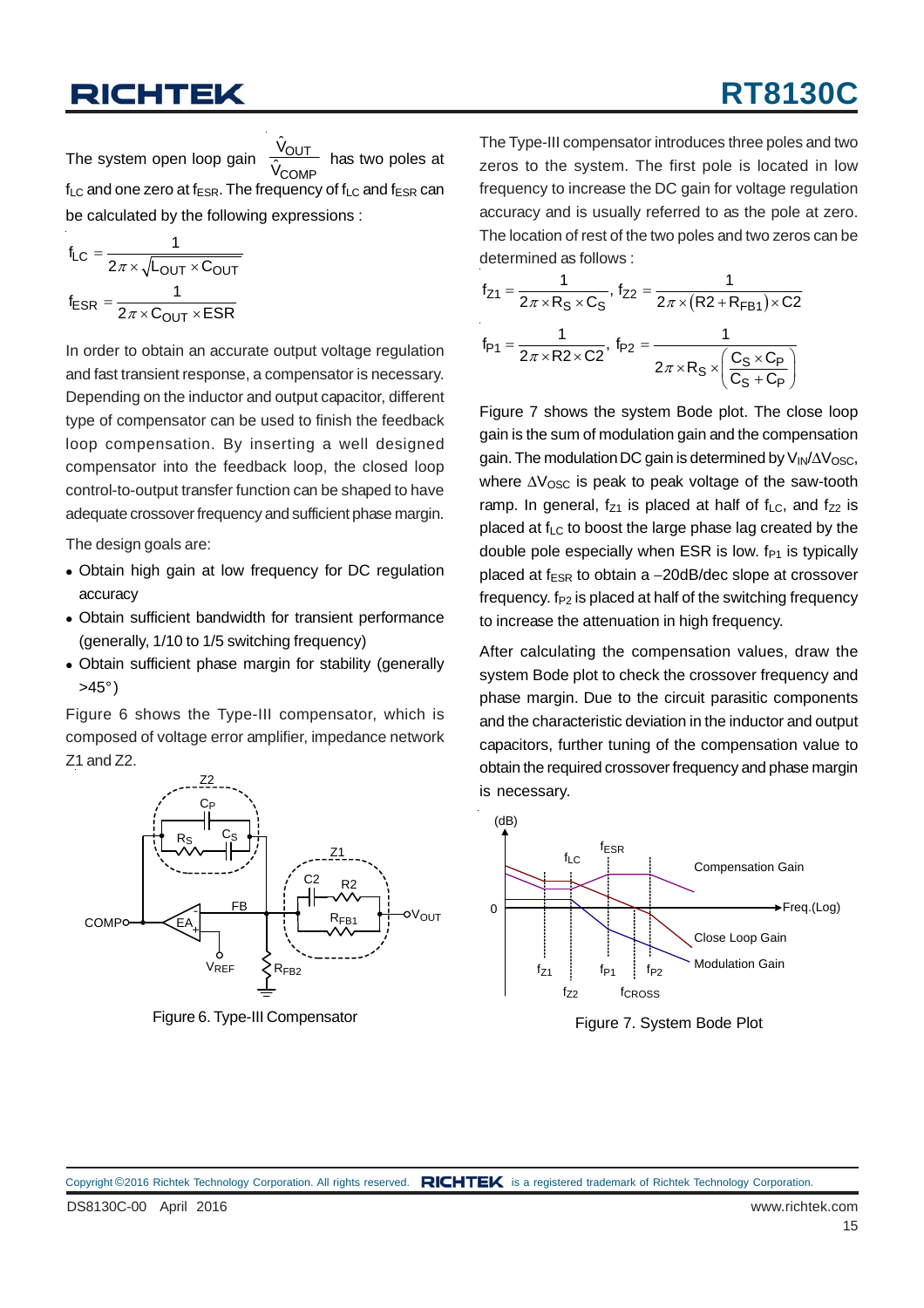

#### **Thermal Considerations**

For continuous operation, do not exceed absolute maximum junction temperature. The maximum power dissipation depends on the thermal resistance of the IC package, PCB layout, rate of surrounding airflow, and difference between junction and ambient temperature. The maximum power dissipation can be calculated by the following formula :

#### $P_{D(MAX)} = (T_{J(MAX)} - T_A)/\theta_{JA}$

where  $T_{J(MAX)}$  is the maximum junction temperature,  $T_A$  is the ambient temperature, and  $\theta_{JA}$  is the junction to ambient thermal resistance.

For recommended operating condition specifications, the maximum junction temperature is 125°C. The junction to ambient thermal resistance,  $\theta_{JA}$ , is layout dependent. For WDFN-10L 3x3 packages, the thermal resistance,  $\theta_{JA}$ , is 30.5C/W on a standard JEDEC 51-7 four-layer thermal test board. The maximum power dissipation at  $T_A = 25^{\circ}C$ can be calculated by the following formula :

 $P_{D(MAX)} = (125^{\circ}C - 25^{\circ}C) / (30.5^{\circ}C/W) = 3.27W$  for WDFN-10L 3x3 package

The maximum power dissipation depends on the operating ambient temperature for fixed  $T_{J(MAX)}$  and thermal resistance,  $\theta_{JA}$ . The derating curve in Figure 8 allows the designer to see the effect of rising ambient temperature on the maximum power dissipation.



Figure 8. Derating Curve of Maximum Power Dissipation  $\longrightarrow$  Place the bulk capacitors close to the load.

#### **Layout Considerations**

PCB layout plays an important role in high current, high frequency switching converter design. The general layout guide line is listed as follows.

- Minimize the high-current loop as short as possible. The current transition between MOSFETs usually causes di/ dt voltage spike and thus the EMI issue due to parasitic components on PCB trace and component lead. The PCB trace parasitic components cause not only excessive voltage spike, but also power loss. To reduce the PCB trace parasitic, place the high-side, low-side MOSFETs and the inductor with short current loop as possible.
- Connect the controller and power MOSFETs with wide width and short length PCB traces. Because the RT8130C has integrated high-current MOSFET gate drivers, the PCB trace for MOSFET driving should be sized to carry at least 2A peak current.
- For bootstrap circuit, place the bootstrap diode  $D_{\text{BOOT}}$ close to the BOOT pin, and place the bootstrap capacitor C<sub>BOOT</sub> physically close to BOOT pin and PHASE pin with wide and short copper trace connection.
- ▶ Place the ceramic capacitor close to the VCC pin for noise de-coupling.
- ▶ Place all the function setting and compensation components as close to their associated pins as possible. This includes :
- Place the compensation components close to the FB pin and COMP pin to avoid noise pickup. Voltage divider resistors connected to the FB pin should be placed close to the controller.
- $\triangleright$  Place the OCP setting resistor R<sub>OCSET</sub> close to the LGATE pin.
- Place the small-signal MOSFET or BJT used for enable/ disable function close to the COMP pin.
- Place ceramic capacitor close to the drain of high-side MOSFET to decrease the input voltage ripple.
- ▶ The output voltage feedback trace should be away from the switching node, power MOSFETs and inductor to avoid noise pickup.
-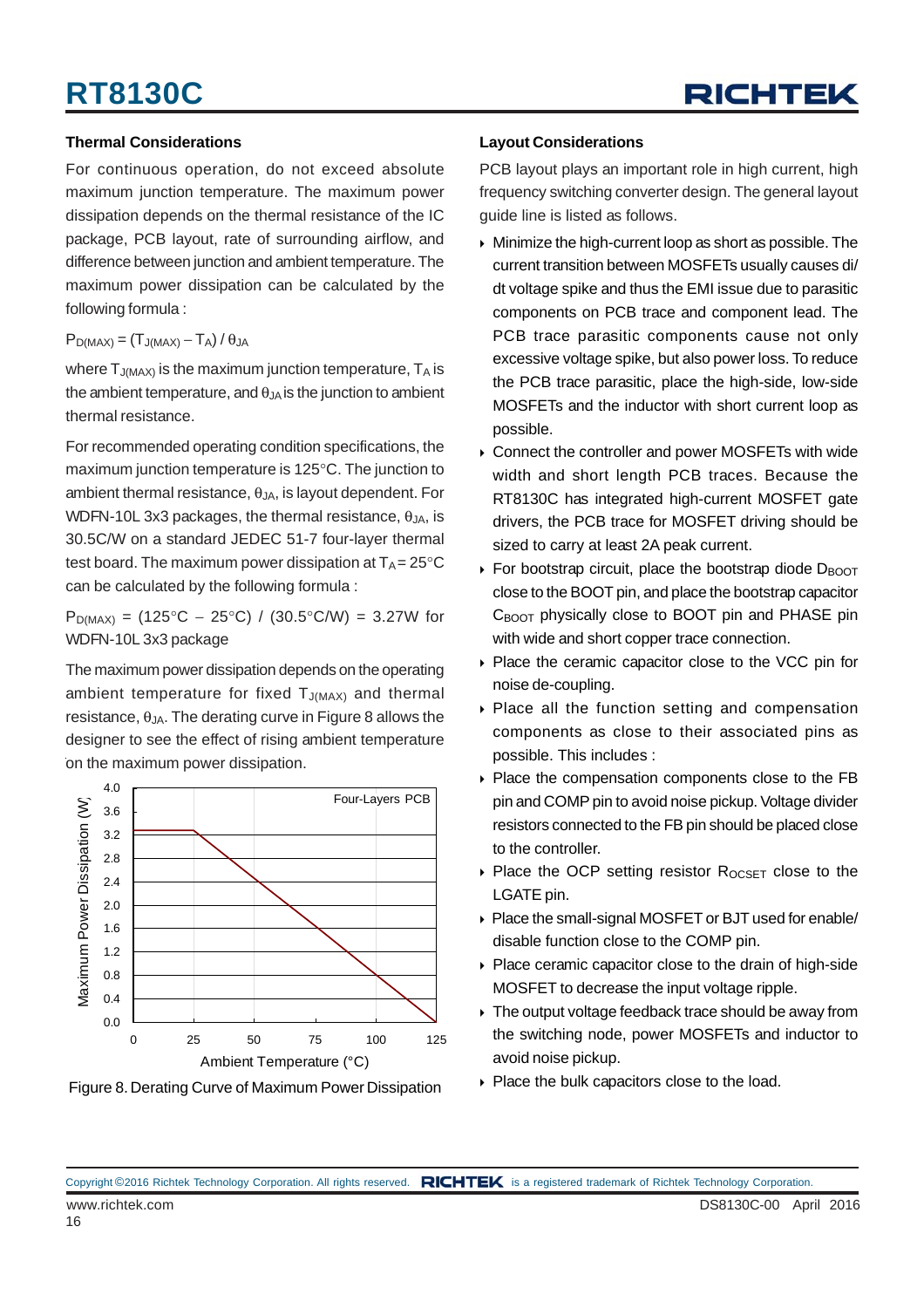## **RT8130C**



Figure 9. PCB Layout Guide